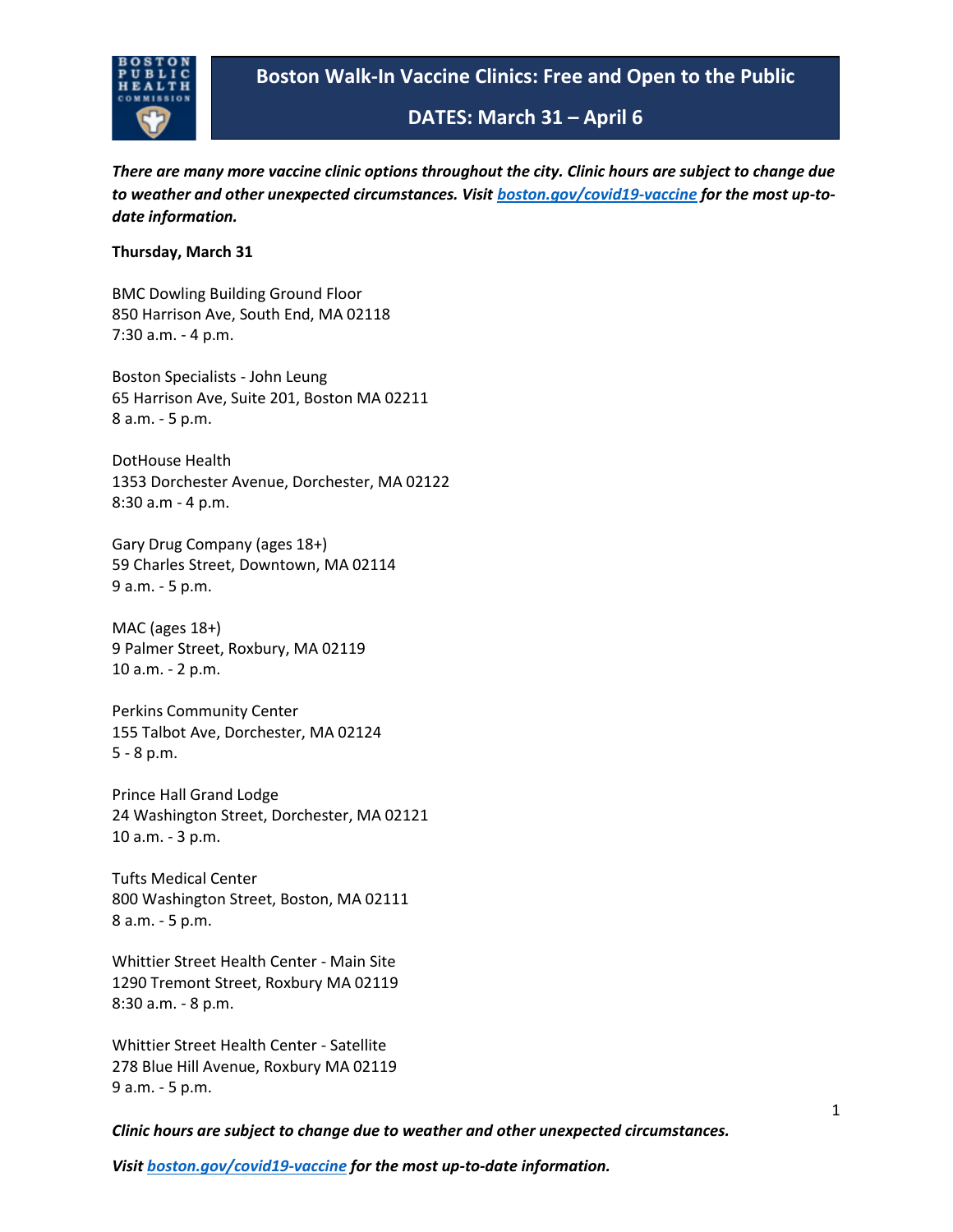

## **DATES: March 31 – April 6**

### **Friday, April 1**

BMC Dowling Building Ground Floor 850 Harrison Ave, South End, MA 02118 7:30 a.m. - 4 p.m.

Boston Specialists - John Leung 65 Harrison Ave, Suite 201, Boston MA 02211 8 a.m. - 5 p.m.

DotHouse Health 1353 Dorchester Avenue, Dorchester, MA 02122 8:30 a.m - 4 p.m.

Hyde Park YMCA 1137 River Street, Hyde Park, MA 02136 8 - 11 a.m.

Immigrant Family Services Institute 1626 Blue Hill Ave, Mattapan, MA 02126 9:30 a.m. - 2:30 p.m. and 3 - 7 p.m.

Prince Hall Grand Lodge 24 Washington Street, Dorchester, MA 02121 10 a.m. - 3 p.m.

Tufts Medical Center 800 Washington Street, Boston, MA 02111 8 a.m. - 5 p.m.

Whittier Street Health Center - Main Site 1290 Tremont Street, Roxbury MA 02119 8:30 a.m. - 8 p.m.

Whittier Street Health Center - Satellite 278 Blue Hill Avenue, Roxbury MA 02119 9 a.m. - 5 p.m.

#### **Saturday, April 2**

Boston Specialists - John Leung 65 Harrison Ave, Suite 201, Boston MA 02211 8 a.m. - 12 p.m.

*Clinic hours are subject to change due to weather and other unexpected circumstances.*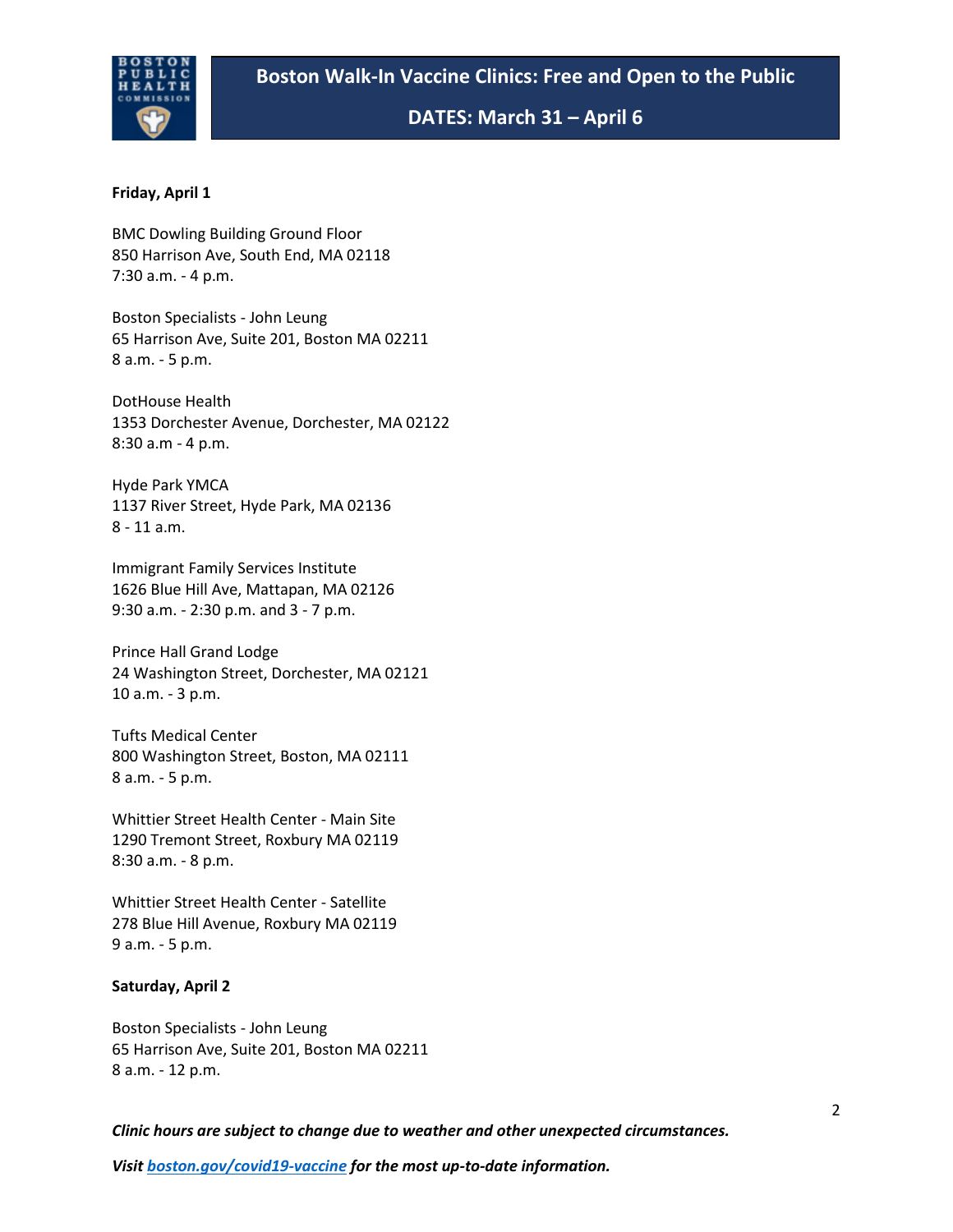# **Boston Walk-In Vaccine Clinics: Free and Open to the Public**



**DATES: March 31 – April 6**

DotHouse Health 1353 Dorchester Avenue, Dorchester, MA 02122 8:30 a.m – 2 p.m.

Gary Drug Company (ages 18+) 59 Charles Street, Downtown, MA 02114 9 a.m. - 5 p.m.

Prince Hall Grand Lodge 24 Washington Street, Dorchester, MA 02121 10 a.m. - 3 p.m.

Whittier Street Health Center - Main Site 1290 Tremont Street, Roxbury MA 02119 9 a.m. - 5 p.m.

### **Sunday, April 3**

• **NONE**

#### **Monday, April 4**

BMC Dowling Building Ground Floor 850 Harrison Ave, South End, MA 02118 7:30 a.m. - 4 p.m.

Boston Children's Chorus 20 Old Colony Avenue, Boston MA 02127 4 - 7 p.m.

Boston Specialists - John Leung 65 Harrison Ave, Suite 201, Boston MA 02211 8 a.m. - 12 p.m.

DotHouse Health 1353 Dorchester Avenue, Dorchester, MA 02122 8:30 a.m - 4 p.m.

Gallivan Community Center 61 Woodruff Way, Mattapan, MA 02126 2 - 5 p.m.

*Clinic hours are subject to change due to weather and other unexpected circumstances.*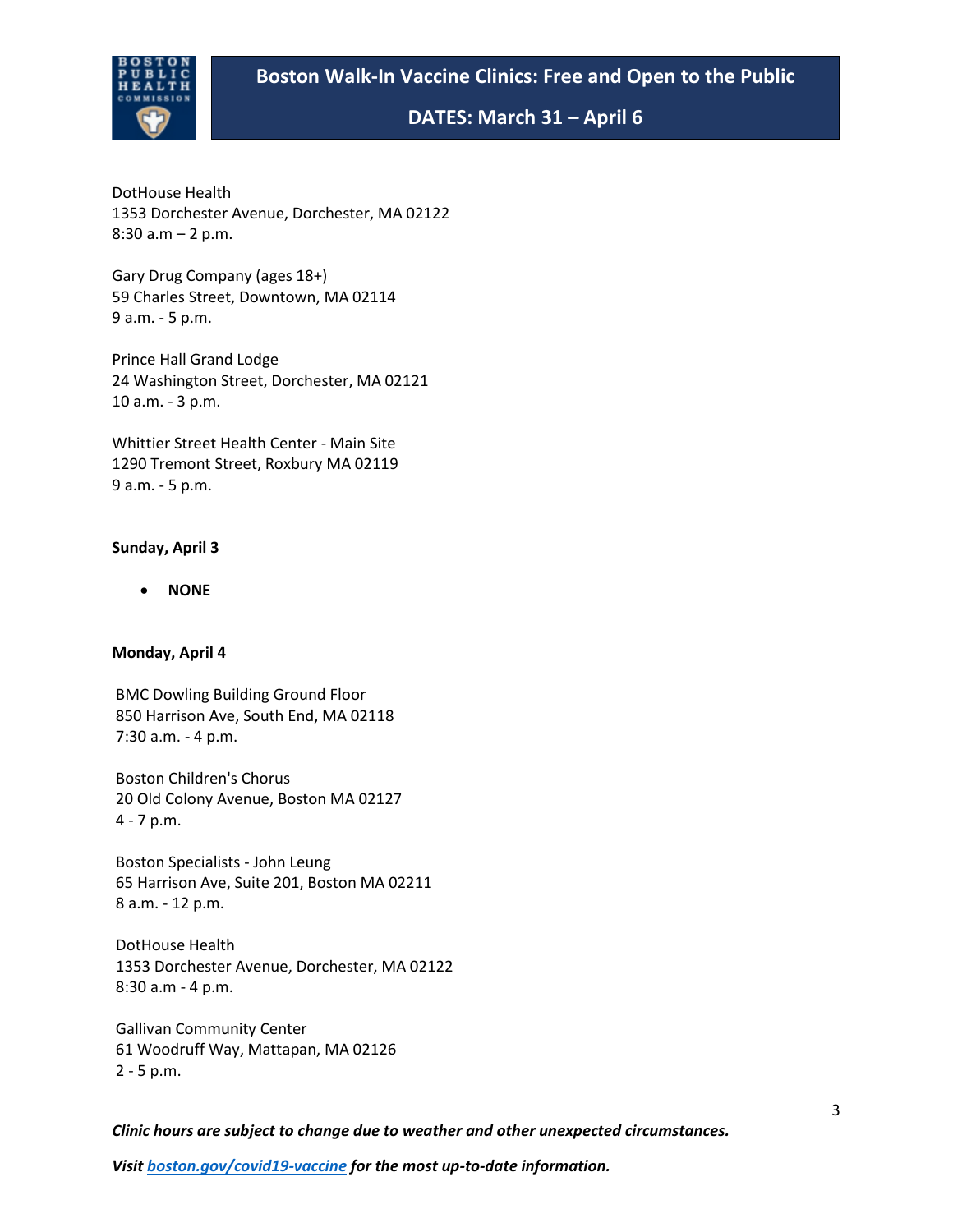

**DATES: March 31 – April 6**

Gary Drug Company (ages 18+) 59 Charles Street, Downtown, MA 02114 9 a.m. - 5 p.m.

Prince Hall Grand Lodge 24 Washington Street, Dorchester, MA 02121 10 a.m. - 3 p.m.

Tufts Medical Center 800 Washington Street, Boston, MA 02111 8 a.m. - 5 p.m. 

Whittier Street Health Center - Main Site 1290 Tremont Street, Roxbury MA 02119 8:30 a.m. - 8 p.m.

Whittier Street Health Center - Satellite  278 Blue Hill Avenue, Roxbury MA 02119 9 a.m. - 5 p.m.

## **Tuesday, April 5**

BMC Dowling Building Ground Floor 850 Harrison Ave, South End, MA 02118 7:30 a.m. - 4 p.m.

Boston Specialists - John Leung 65 Harrison Ave, Suite 201, Boston MA 02211 8 a.m. - 5 p.m.

DotHouse Health 1353 Dorchester Avenue, Dorchester, MA 02122 8:30 a.m - 4 p.m.

Gary Drug Company (ages 18+) 59 Charles Street, Downtown, MA 02114 9 a.m. - 5 p.m.

MAC (ages 18+) 9 Palmer Street, Roxbury, MA 02119 10 a.m. - 2 p.m.

Prince Hall Grand Lodge

*Clinic hours are subject to change due to weather and other unexpected circumstances.*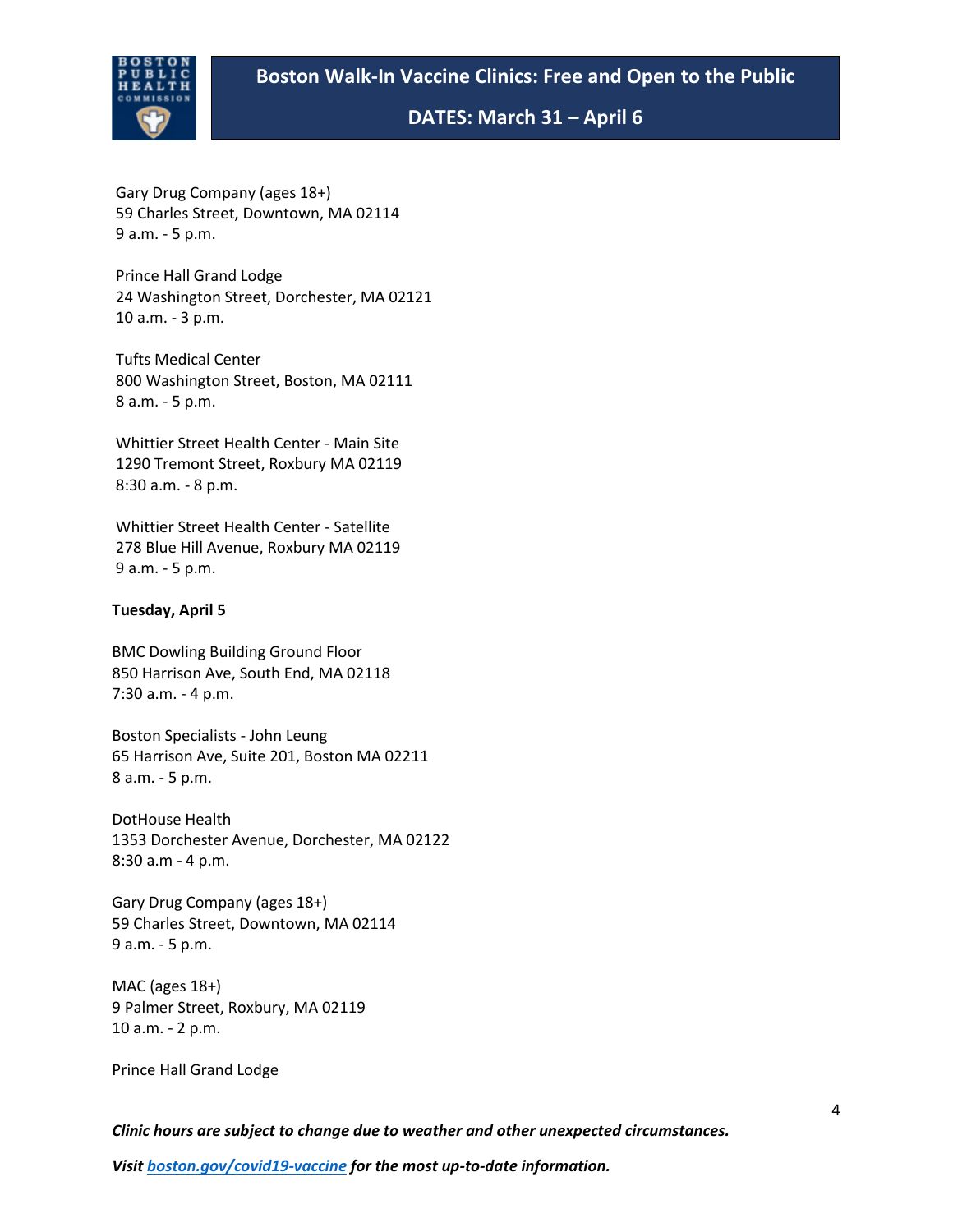# **Boston Walk-In Vaccine Clinics: Free and Open to the Public**



**DATES: March 31 – April 6**

24 Washington Street, Dorchester, MA 02121 12 - 7 p.m.

Tufts Medical Center 800 Washington Street, Boston, MA 02111 8 a.m. - 5 p.m.

Whittier Street Health Center - Main Site 1290 Tremont Street, Roxbury MA 02119 8:30 a.m. - 8 p.m.

Whittier Street Health Center - Satellite 278 Blue Hill Avenue, Roxbury MA 02119 9 a.m. - 5 p.m.

### **Wednesday, April 6**

BMC Dowling Building Ground Floor 850 Harrison Ave, South End, MA 02118 7:30 a.m. - 4 p.m.

DotHouse Health 1353 Dorchester Avenue, Dorchester, MA 02122 11  $a.m - 6:30 p.m.$ 

Gary Drug Company (ages 18+) 59 Charles Street, Downtown, MA 02114 9 a.m. - 5 p.m.

Prince Hall Grand Lodge 24 Washington Street, Dorchester, MA 02121 10 a.m. - 3 p.m.

Tufts Medical Center 800 Washington Street, Boston, MA 02111 8 a.m. - 5 p.m.

Whittier Street Health Center - Main Site 1290 Tremont Street, Roxbury MA 02119 8:30 a.m. - 8 p.m.

Whittier Street Health Center - Satellite 278 Blue Hill Avenue, Roxbury MA 02119 9 a.m. - 5 p.m.

*Clinic hours are subject to change due to weather and other unexpected circumstances.*